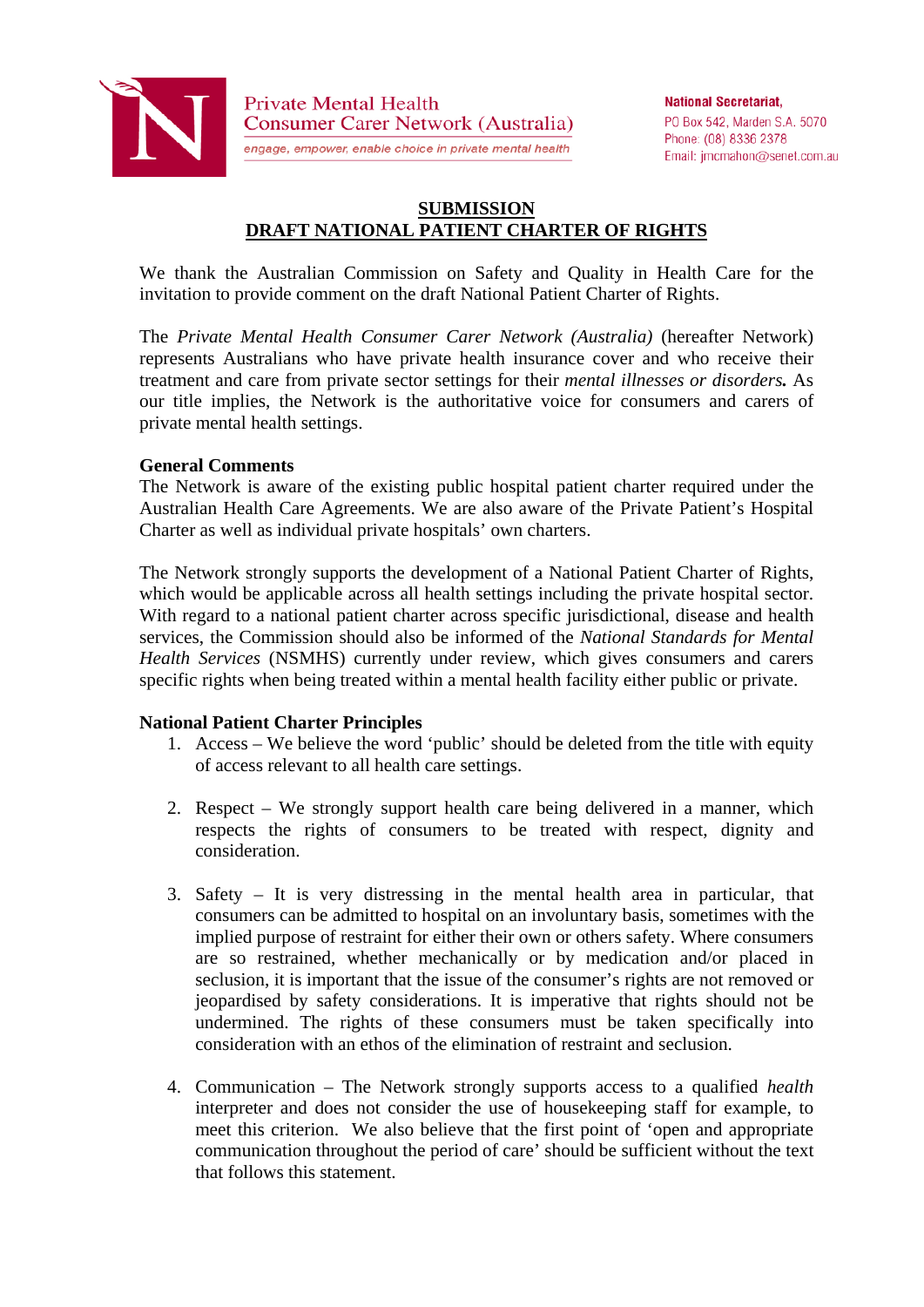- 5. Information we believe the title should reflect information 'being informed about services, treatment and care' with the inclusion of the words *a timely manner*. We also note that within this section the inclusion of two patient 'responsibilities' listed at the end and feel this is inconsistent with other sections of the Draft.
- 6. Participation Again within the mental health settings, there are some times when some consumers are unable to be involved in making informed decisions regarding their treatment and care because of their mental state. We therefore believe that this should be done at the most appropriate point in their treatment and recovery when they can fully understand the implications.
- 7. Privacy With the electronic era of today's world, security around data bases and electronic transfer of information is imperative.
- 8. Redress The Network believes that the third dot point should be the first as the most important also noting that there needs to be a requirement of health providers to be proactive in advising processes and actions for consumers to have their concerns dealt with.

# **Consultation Questions.**

*Question 1 – National Patient Charter of Rights and National Patient Charter Principles*.

The Network strongly supports the existence of both a national charter of rights and the principles that underpin them. We believe a Charter and Principles are suitable for use by patients and providers across both public *and private* health care. That is, one charter, one set of principles.

## *Question 2 – Rights included in the Charter.*

The Network supports the eight key patient rights albeit with regard to our comments made previously regarding the unique health area of mental health. A great deal of work has been done on the human rights of people with a mental illness enshrined within a *United Nations Resolution on the Principles for the Protection of Persons with Mental Illness* and adopted by the Australian Health Ministers in March 1991 – *Mental Health statement of rights and responsibilities*. These rights recognise the aspirations of all Australians to a dignified and secure way of life with equal access to health care. We also believe that redress is acceptable, but make the point that health care providers should be active in advising the processes of how to make a complaint.

## *Question 3 – Points included in the Principles.*

The Network asks that the Commission review our comments made earlier regarding mental health.

## *Question 4 – Rights and responsibilities.*

It is interesting when we consider a Charter of Patients Rights. This would seem to infer patient rights – provider responsibilities. Again we refer the Commission to the National Standards for Mental Health Services (NSMHS), which contains a standard on a consumer's 'Rights *and responsibilities'* wherein consumer responsibilities are clearly articulated but with much less emphasis than rights. Whilst the Network considers consumer responsibilities important within the health care setting, the title 'Charter of Patients Rights' infers the individual right to receive.

*Question 5 – Existing charters.*